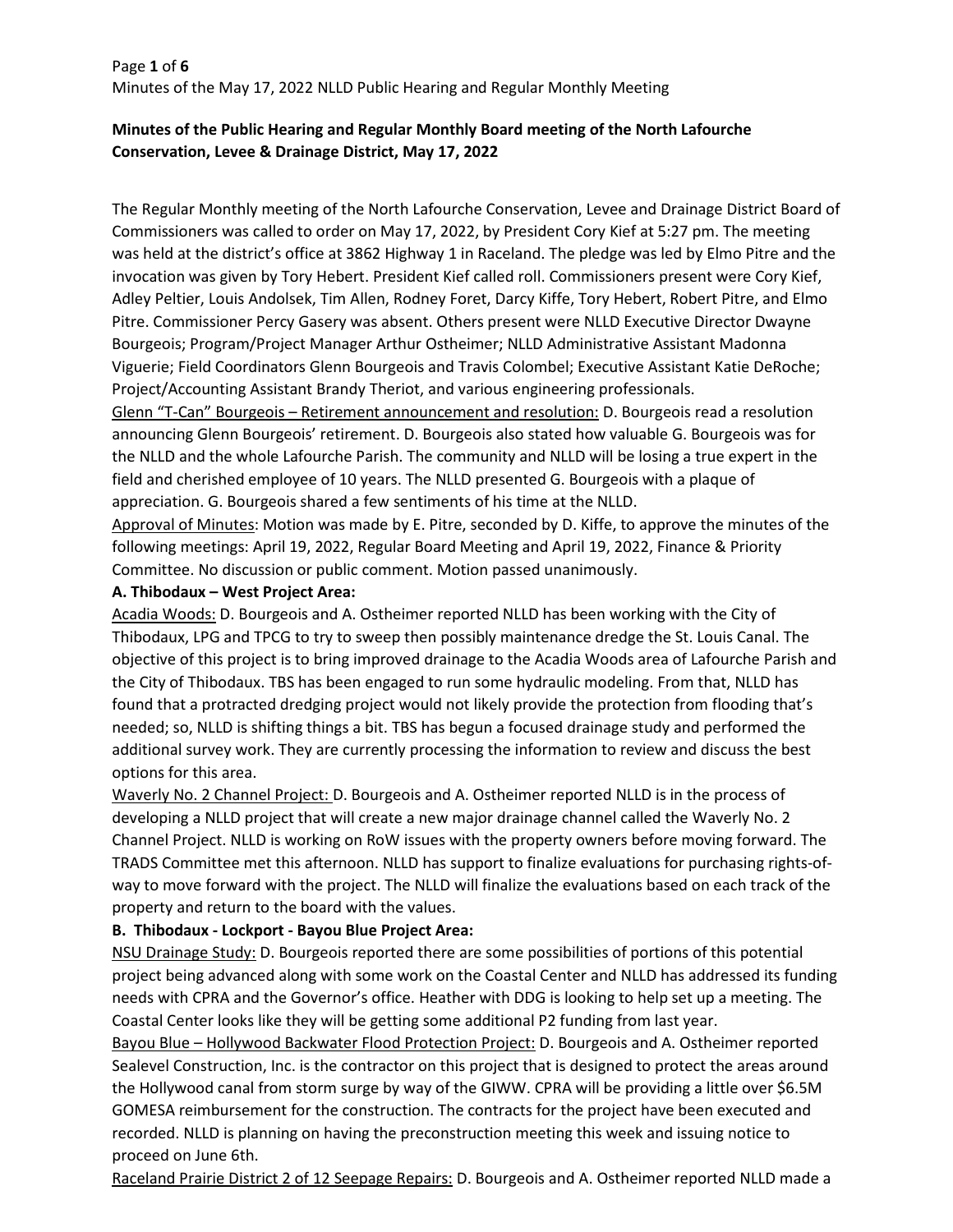### Page **2** of **6**

Minutes of the May 17, 2022 NLLD Public Hearing and Regular Monthly Meeting

Capital Outlay Request in prior years for funding in support of NLLD's broader program of improvements to all these levees in these FDAs. Last year, NLLD did receive Capital Outlay Appropriations in HB2 for these projects. NLLD received a P2 appropriation of \$750K and a P5 Appropriation of \$3.75M of the \$6M ask. D. Bourgeois said he has been in touch with LA representatives and senators and plan to continue to meet with them and others. LCI is working on the design of the capital project for the 2 of 12 project that will extend into 1 of 12 to Hwy 182. In preparation for work in this area, NLLD is continuing the site preparation and excavation on the Sugarland property owned by the NLLD. The NLLD has cleared the property and began construction of a bypass ditch for the Twin Oaks FDA. NLLD is also continuing to coordinate with LPG on the new Butch Hill Pump Station with the development of Sugarland. Moving forward, NLLD will be managing a mix of self-performed work along with contracted work in an effort to expedite the work.

# **C. Lockport - Larose Project Area:**

Lockport – Larose Levee Project Reaches C4, C5, and D1: D. Bourgeois reported Onshore Materials, LLC is the contractor on this project that is phase 1 and 2 of the improvements to the levees in these reaches. NLLD made a site visit to review the status of the work on May 11th. At that time, it appeared that the levee was to template, and this was confirmed by Neil based on survey information. There are still some punch list items that will need to be completed but based on the project being to design template everyone agreed the project is substantially complete. There was not enough time to get the paperwork for the Board to consider the motion this month, but it will be up for consideration at next month's meeting. L. Andolsek motioned, seconded by T. Allen to approve Change Order No. 10 to increase the contract time by an additional 6 days to extend the construction period to November 1, 2021, due to adverse weather conditions as requested by Onshore Materials, LLC and recommended by the project engineer. No discussion or public comment. Motion passed unanimously.

Lockport to Larose Reach B Levee Project: D. Bourgeois and A. Ostheimer reported Picciola & Associates continues to work on acquiring a ROW for a pipeline crossing for this levee reach. NLLD will be receiving CPRA reimbursement of \$1M available this year for this project and working with CPRA to finalize the documents for execution. NLLD is still working with CPRA to get the IGA finalized. CPRA is continuing the review plans for the project. Moving forward, NLLD will have Picciola continue to address any questions from CPRA. The NLLD will continue discussing the potential dirt pit for the project.

# **D. Choupic Project Area:**

East 80 Arpent (Dixie Canal): D. Bourgeois and A. Ostheimer reported the Linkbelt/Wilco Deep-water Marsh Buggy is being used for some long-term maintenance dredging. The deep-water buggy is completed the dredging of the Dixie Canal. NLLD wanted to address a few maintenance issues prior to moving the buggy to the next job location. NLLD plans on having these items completed and tentatively moving the machine this week. The machine will be moved to the 60 Arpent Canal where it will perform work similar to the Dixie as it dredges app 2 miles of canals.

West Choupic & St. James Project Area Backwater Flood Protection: D. Bourgeois reported NLLD is working with LCI to re-align the proposed levee in an area that avoids the worst impacts to landowners yet may still be OK with the Corps. The goal is to establish that alignment and have a Pre-App meeting with the Corps to give a nod. NLLD will then continue notifying and working with the Choupic community impacted landowners to agree on a fair proposed project. NLLD is drastically re-thinking options on this and presented the basic concept to TRADs Committee earlier today.

### **E. St. James Project Area:**

Woodland Heights Levee: D. Bourgeois and A. Ostheimer reported this project will provide backwater flood protection from Woodland Heights to the public housing on Hwy 20 which had issues during last year's floods. NLLD has been working with the landowners in the area and have a project that will meet the needs of the area and prevent future flooding. LCI and the NLLD has executed a contract for the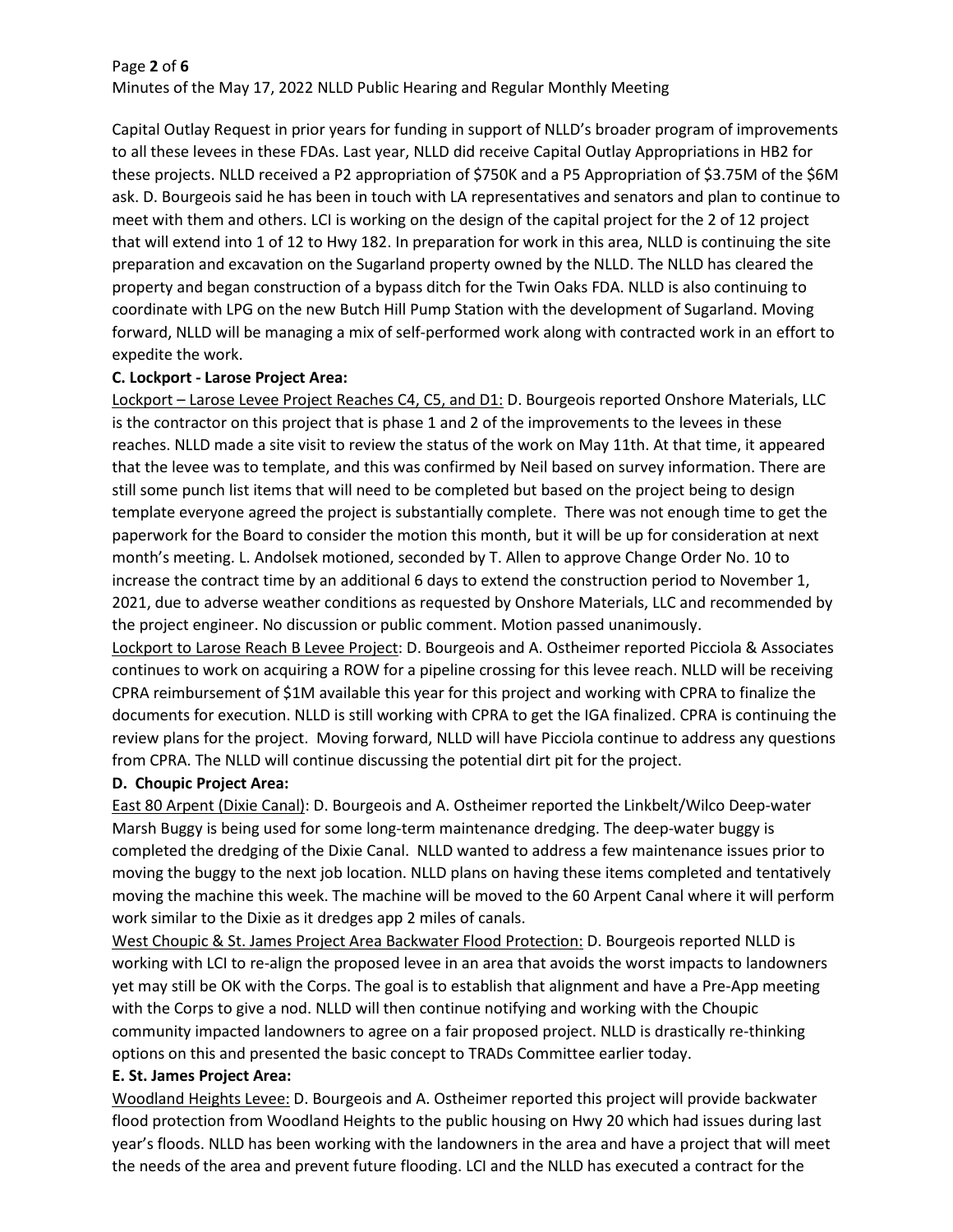### Page **3** of **6**

Minutes of the May 17, 2022 NLLD Public Hearing and Regular Monthly Meeting

design of this project, and they are currently working on the preliminary design of the project. The plan is to use the spoil from a new and existing drainage ditch to build a levee from the back of Woodland Heights along the 80 Arpent Canal that will extend North behind public housing and tie into Hwy 20.

# **F. Lake Bouef Watershed Project Area:**

Zeller/Larousse Forced Drainage Area Systems Improvements: D. Bourgeois and A. Ostheimer reported Phase 2 of this project is designed to provide structural stability to the system and improve the levee to a 5' elevation. This construction is being partially reimbursed with GOMESA funding through CPRA. Sealevel has completed the Zeller side of the project and is currently working on the Larousse Side. Sealevel has been hauling in material that was required on the Northern side of the Larousse levee. Once this is complete, they will be shaping the levee moving toward Bayou Boeuf. R. Pitre motioned, seconded by A. Peltier to approve payment of pay request #5 in the amount of \$117,591.95 from Sealevel Construction, Inc. as recommended by the project engineer. No discussion or public comment. Motion passed unanimously.

LBW Backwater Protection Project: 308 Farmers Meeting: D. Bourgeois reported there are some federal rule changes being contemplated that would impact this potential project. NLLD will have to wait a bit to see how this all shakes out before re-grouping.

# **G. Gheens Project Area:**

Natural Gas FDA Levee Improvements: D. Bourgeois and A. Ostheimer reported Clark Construction Enterprises, LLC is the contractor for this project that is designed to improve the levee elevation to 7'. The construction is being reimbursed with GOMESA funding through CPRA. NLLD met with ASCE and Clark Construction on April 28th to discuss the project. Clark Construction has continued to improve the pace of construction and has moved app 40,000 CY of material based on the Engineer's estimates in the last month which is reflected in the pay request. Clark now has laid out a majority of the earthen material across the levee section. They still will have to process and install a good bit of material, but the level of protection is at 6/7'. R. Foret motioned, seconded by T. Hebert to approve payment of pay request #8 in the amount of \$604,982.42 from Clark Construction Enterprises, LLC as recommended by the project engineer. No discussion or public comment. Motion passed unanimously. Upper Barataria Risk Reduction (UBRRP) Project: D. Bourgeois reported this project is included in the State's Master Plan for 2017. The NLLD and the LBLD have been working cooperatively to get this design further down the road. The project received some good news, getting a favorable Chief's report even before its full authorization by congress. But, the project, via the Corps, did receive \$8M in funding for PED. NLLD has a Capital Outlay request for \$2M for some design of the project that may see some funding in this session.

# **H. Valentine - East Project Area:**

T-Bois Levee FDA: D. Bourgeois and A. Ostheimer reported Circle LLC is the contractor on this project that includes maintenance work on the area of the levee from Hamilton St. to North American Shipyard. Circle, Picciola, and NLLD met onsite on May 9th for a substantial completion and all agreed that the project was substantially complete. Picciola has reviewed the cross section to verify the field inspection. Heading into hurricane season this is another project that NLLD is happy to have completed. E. Pitre motioned, seconded by T. Allen to approve payment of pay request #8 in the amount of \$176,832.05 from Circle, LLC as recommended by the project engineer. No discussion or public comment. Motion passed unanimously.

T-Bois Ludevine Levee Tie In: D. Bourgeois and A. Ostheimer reported this project will connect the T-Bois Levee on the eastern side of Hamilton Street to the Ludevine Levee on the Western side of Hamilton Street. It will provide some interconnectivity to the two FDAs. NLLD will take advantage of the property off of Hamilton Street that will be purchased to provide the material for this project and will hopefully be able to perform the earthen work as a proposal. Outer Limits has completed the excavation,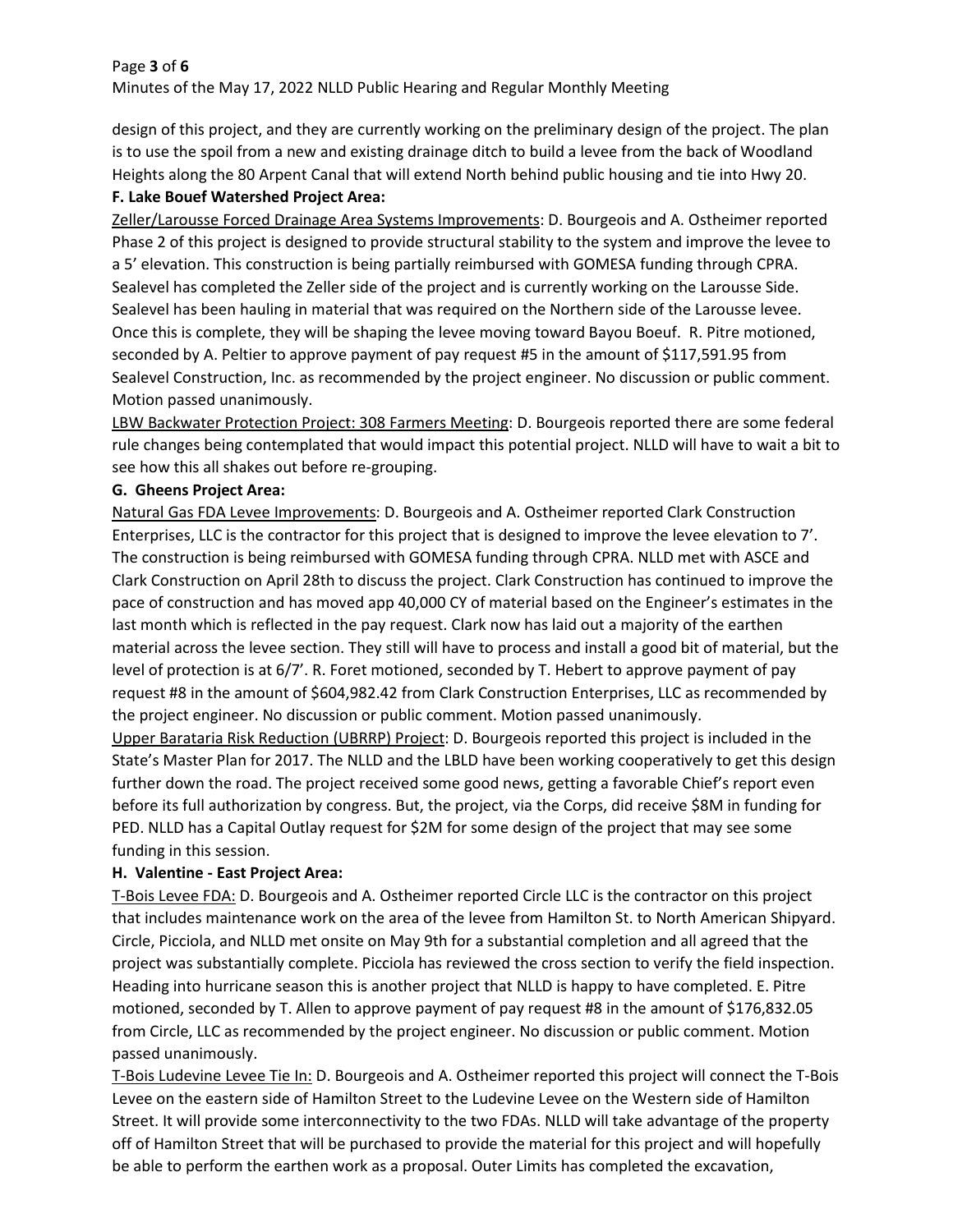#### Page **4** of **6**

Minutes of the May 17, 2022 NLLD Public Hearing and Regular Monthly Meeting

processing of material, and shaped the levee for the T-Bois Levee tie-in. They also have excavated and process some additional material to be uses on other projects in the area.

Morganza to the Gulf Eastern Tie-in, reach 2 Interim Improvements: D. Bourgeois and A. Ostheimer reported Dynamic Group, LLC that is the contractor for this project designed to enhance nearly 20,000 LF of levee improvements to an approximate 7.5' elevation and modify the Ludevine Pump Station to account for the modified levee section. The CPRA will provide \$3M for this project available through Capital Outlay / State Surplus funds. NLLD met with Dynamic on May 10th to discuss the project. Dynamic is continuing to excavate, process, haul, and install material. Dynamic has also been increasing the pace of construction during the last month. As of now a majority of this levee is at +5' or better which is a significant improvement. NLLD has asked Dynamic to address the areas below 5' to get that lift in ahead of hurricane season. A. Peltier motioned, seconded by D. Kiffe to approve Change Order No. 3 to increase the contract time by an additional 32 days due to adverse weather conditions for two days and thirty days for pit deepening as requested by Dynamic Group, LLC and recommended by the project engineer. No discussion or public comment. Motion passed unanimously. R. Pitre motioned, seconded by E. Pitre to approve payment of pay request #6 in the amount of \$189,923.52 from Dynamic Group, LLC as recommended by the project engineer. No discussion or public comment. Motion passed unanimously. D. Bourgeois stated all work in this area looks great; however, the T-Bois Levee is a bit steep and will need future work.

Ludevine Pump Station Replacement: D. Bourgeois and A. Ostheimer reported this project was developed out of the poor condition of the existing station and a conflict with the Reach 2 levee alignment. Recognizing this conflict and need, CPRA through GOMESA funding provided \$2.8M in the annual plan for construction of this project. NLLD is working with CPRA to finalize the documents for execution and seeking additional funds to cover project cost increases. CPRA has forwarded NLLD the IGA to execute. The NLLD is last to sign so once NLLD returns the IGA to CPRA the paperwork will be completed. NLLD met with GIS to discuss the pump station design on May 11th. NLLD will review the preliminary design drawings and return with comment to GIS over the next week. NLLD is hoping by next month to forward a set to CPRA to review. The back and forth with CPRA usually takes a couple of months, so NLLD is still on schedule to bid by the end of this year or sooner.

Morganza to the Gulf Eastern Tie-in, Reach 3 Interim Improvements: D. Bourgeois and A. Ostheimer reported funding for this project is included in the State's Annual Plan this year. The NLLD met with Intracoastal Consultants and Delta Coast on April 28th to discuss the project status. Since the USACE is now involved with MtoG, NLLD is working with Mitch at DCC to avoid any issues in moving forward. To cover NLLD's bases, NLLD has Intracoastal putting together a synopsis on the alignment and why this is the best alternative. NLLD is setting up a meeting with CPRA since they will be a part of the funding of the project to review the alignment. At some point NLLD will have to submit the plans to USACE and NLLD would like to make sure all of the bases are covered for the interim project and the future projects.

### **I. Maintenance and other Regional Projects:**

Maintenance Projects: D. Bourgeois and A. Ostheimer reported DDG solicited proposals for the St. Charles Bypass Maintenance lift which Sealevel was awarded the contract. NLLD has executed the contracts and plan on them starting ASAP. Sealevel has completed tying in the Legendre Canal Levee to the Choctaw Road. Outer Limits has started the maintenance work on Reach D4 through Allied Shipyard. NLLD also has a project in Raceland Prairie 3 of 12 to address some seepage issues that will take another month or so to line up. LCI has developed a plan and NLLD has met with the landowners who have stated a willingness to execute RoWs for the NLLD to perform the work. NLLD will be clearing some flood side trees on a few of levees over the next few months. NLLD also met with LCI and Golden Ranch to discuss the vegetation spraying which should be performed later this month.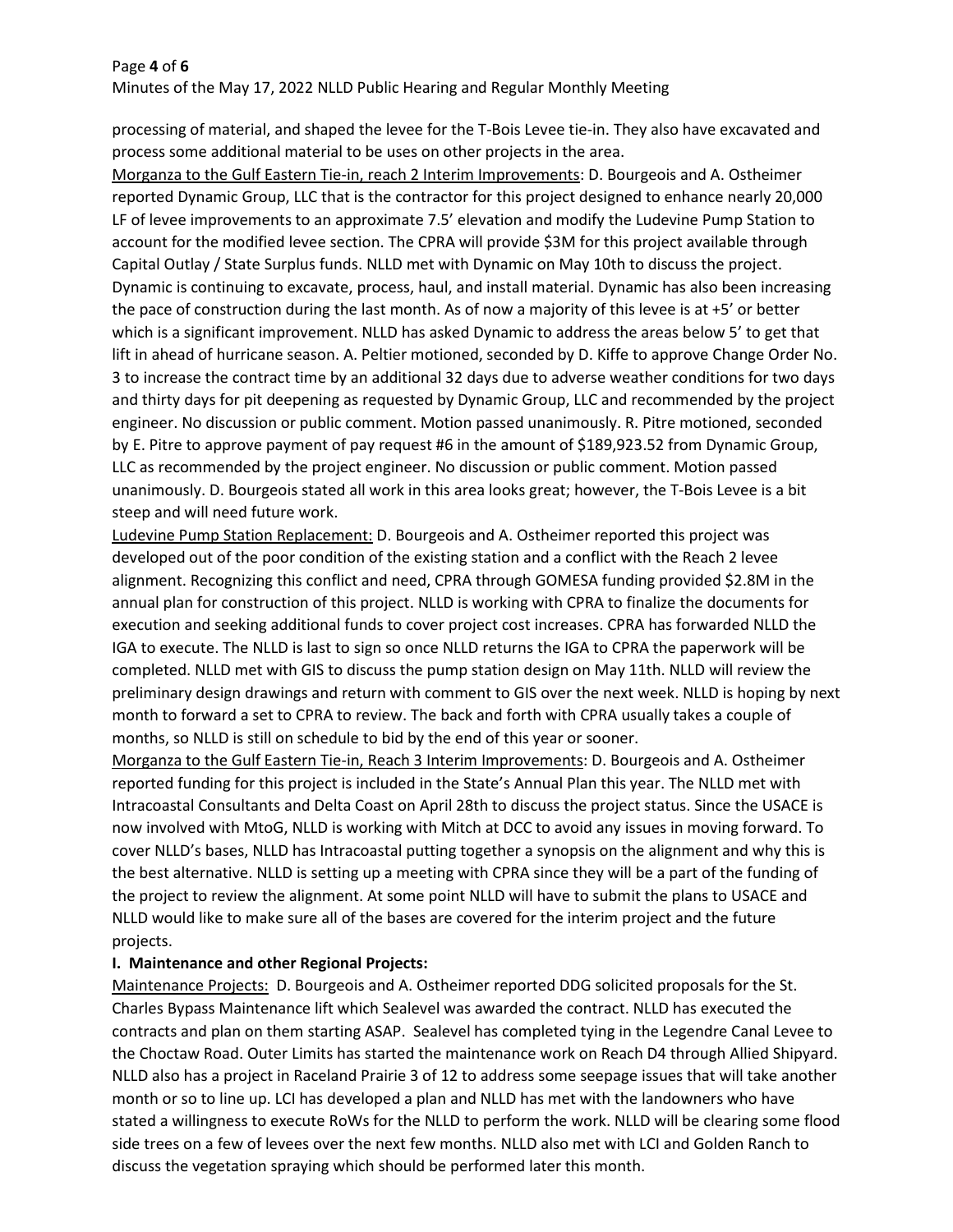# Page **5** of **6** Minutes of the May 17, 2022 NLLD Public Hearing and Regular Monthly Meeting

Morganza to the Gulf (MTG), Larose to Lockport Feasibility Report: D. Bourgeois reported Delta Coast Consultants (DCC) is working on the design of the actual alignment of the levee within the district and to file the permit application. Now that there is a new start funding for the project, the goal is to closely integrate efforts with the Corps, especially pertaining to permitting. DCC has modified the Reach 1 permit and resubmitted to USACE to blend with projects permitting through the Corps CW. Morganza to the Gulf: D. Bourgeois reported the Morganza to the Gulf project has its federal "new start" designation, a signed PPA and considerable funding for the project at \$378M through the IIJA. All involved are also pursuing additional ongoing funding from the Federal Government and are encouraged in what everyone is hearing. Everything is falling into place; but, there is still the need to keep pushing for ongoing funding and to match the Morganza's efforts and needs with the Corps. NLLD, the State and TLCD have an established priorities list based on the largest vulnerabilities along the MtoG alignment for any funding received. It includes. 1)Humble (~\$44.25 Million, finishing the work from the new start) 2) GIWW-East Closure (~\$121 Million, closure and tie in near North American) 3) GIWW-West Engineering and Design (~\$13.25 Million,) 4)Reach A south – Minors Canal to Marmande Ridge (~\$119.5 Million) 5) Eastern Tie-In (~\$93.75 Million) 6) Minors Canal Flood Gate (~\$29.5 Million) 7) GIWW-West Construction (~\$112 Million) 8) F/L/I/H Levee Lifts (~\$82.75 Million) 9) Required Mitigation (~\$60 Million). Note that the highest priority after finishing what has been started at Humble is the Eastern GIWW closure. For economy, it made sense to work on the design of the GIWW western closure structure but its construction would come after the work on the western and eastern tie in (4 & 5) which are to be worked simultaneously. The Eastern tie in are projects known as Reach 1 from the GIWW to where starting Reach 2 is. It also includes what is called Reach 3 and 4 on the East side of Bayou Lafourche; With funding coming, everyone needs to continue staying ahead of which projects are a priority and which other MtoG projects can be funded through other opportunities. MAC presented to the MRC and had a flyover of the Morganza with ASA (civil works), Michael Conner and the Deputy Chief of USACE (Graham). D. Bourgeois said he and Chip Kline made a presentation and spoke to the entire USACE on Wednesday, May 11 last week on the MtoG at the USACE quarterly executive governance meeting where all 43 district commanders, nine division commanders and all the generals and SES from the USACE headquarters were in attendance. The presentation to the Corps was on how the USACE can be a better partner on big projects like MtoG. Colonel Murphy (New Orleans District Commander) said it was extremely well received.

### **K. General Items:**

Equipment: G. Bourgeois gave an update on equipment for this month. The Track Machine's turn table's gear box was leaking because the bearings were frozen on the shaft and they were cut off. The Taz is working fine and the more it runs the better it operates. There is a trucking company from Lafourche Parish which will move the Deep Water buggy on a truck and save NLLD money.

Photo Presentation: A. Ostheimer presented photos and gave explanations on the following projects: Dixie Canal; LtoL C4,C5,D1; Natural Gas Levee; MtoG Reach 2; T-Bois Levee FDA and T-Bois Tie-In NFIP: D. Bourgeois reported there is currently not much unexpected movement with NFIP and RR2.0, or the RFI they recently put out. In DC HFS is scheduled to meet on May 25th concerning Re-authorization which has to be at least temporarily addressed before the program expires on September 30th. In the State, there is HCR 84 to "memorialize congress to review and reform the National Flood Insurance Program's pricing methodology known as Risk Rating 2.0." which is moving along through the legislators. Surface Lease for Hunting Privileges: The district has had property in the Lake Bouef area under a signed hunting lease agreements for the last ten years. The most recent lease expired. An advertisement for bids was published that brought in one bid. A new lease agreement has been executed for five years. Other Meetings this Month: D. Bourgeois stated in addition to the regular monthly meeting circuit and